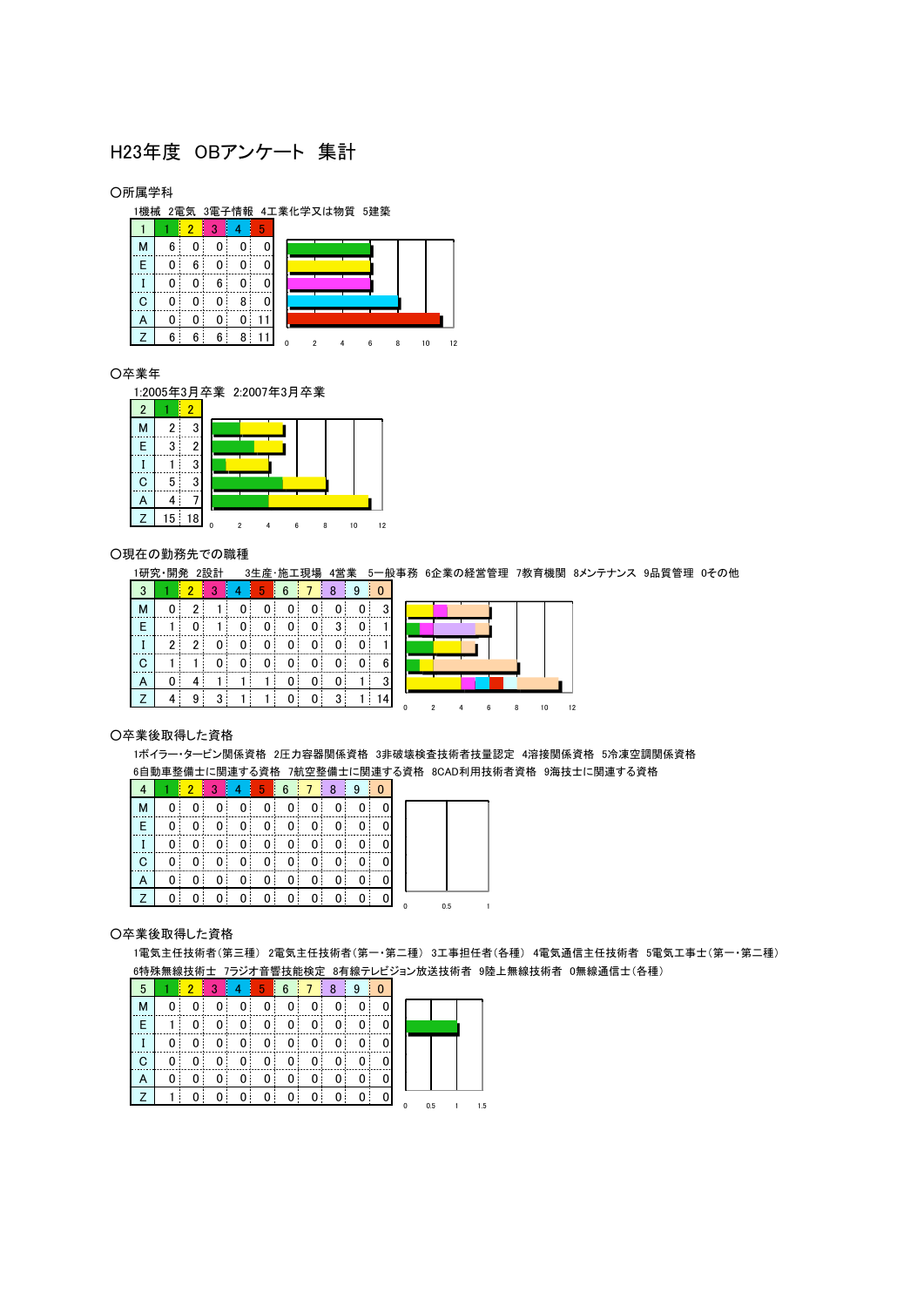### ○卒業後取得した資格

1ソフトウェア開発技術者(旧第一種情報処理技術者) 2基本情報技術者(旧第二種情報処理技術者) 3データベース検索技術者 4パーソナルコンピュータ利用技術認定試験 5テクニカルエンジニア(ネットワーク)(旧ネットワークスペシャリスト) 6環境管理者 7 CG検定 8MOUS等マイクロソフト社認定資格 9オラクルマスター 0初級システムアドミニストレーター

| 6 |   | 2 | 3      |              | 5 <sup>5</sup> | 6            | 7   | 8 | 9 |   |
|---|---|---|--------|--------------|----------------|--------------|-----|---|---|---|
| м | 0 | 0 | 0<br>÷ | $\mathbf{0}$ | 0              | $\mathbf{0}$ | 0   | 0 | 0 |   |
| Е | 0 | 0 | 0      | 0            | 0:             | $\mathbf{0}$ | 0   | 0 | 0 | 0 |
| I | 0 |   | 0      | 0            | 0:             | 0            | 0   | 0 | 0 |   |
| C | 0 | 0 | 0 :    | 0            | 0:             | 0 :          | 0   | 0 | 0 | 0 |
| A | 0 | 0 | 0<br>٠ | 0:           | $\mathbf{0}$   | 0:           | 0   | 0 | 0 |   |
|   | 0 |   | 0:     | 0            | $\mathbf{0}$   | 0            | 0 : | 0 | 0 | 0 |



1危険物取扱責任者 2環境計量士 3毒物劇物取扱責任者 4公害防止管理者 5作業環境測定士 6中級バイオ技術者 7廃棄物処理施設技術管理者 8ビオトープ施工管理士一級 9ビオトープ計画管理士一級 0発破技師

|                |   | $\overline{2}$ | 3      | I<br>4 | $5 -$<br>I | $6\phantom{1}6$<br>ŀ | I<br>-7 | 8 | 9 | 0              |
|----------------|---|----------------|--------|--------|------------|----------------------|---------|---|---|----------------|
| M              | 0 | 0              | 0      | 0      | 0<br>t     | 0<br>t               | 0       | 0 | 0 | 0              |
| E              | 0 | 0              | 0<br>÷ | 0      | 0 :<br>٠   | 0<br>÷               | 0       | 0 | 0 | 0              |
| I              | 1 | 0              | 0<br>÷ | 0      | 0 :<br>i   | 0<br>÷               | 0       | 0 | 0 | 0              |
| C              | 2 | 0              | 0<br>÷ | 0      | 0 :<br>t   | 0<br>÷               | 0:      | 0 | 0 | 0              |
| A              | 0 | 0              | 0      | 0      | 0<br>t     | 0<br>÷               | 0:      | 0 | 0 | 0              |
| $\overline{7}$ | 3 | 0              | 0:     | 0      | 0          | 0<br>÷               | 0       | 0 | 0 | $\overline{0}$ |
|                |   |                |        |        |            |                      |         |   |   |                |



1一級建築士 2二級建築士 3一級建築施工管理士 4二級建築施工管理士 5一級土木施工管理技術士

6二級土木施工管理技術士 7一級管工事施設工管理技士 8二級管工事施設工管理技士 9建築設備士 0宅地建物取引主任者

|                   | 8   1   2   3   4   0   0   7   8   9   0 |                |  |  |                                                      |  |                         |
|-------------------|-------------------------------------------|----------------|--|--|------------------------------------------------------|--|-------------------------|
|                   |                                           |                |  |  |                                                      |  |                         |
| l E               | 0 1                                       | 0 <sup>1</sup> |  |  |                                                      |  |                         |
| $\vert$ I $\vert$ | 0                                         |                |  |  |                                                      |  |                         |
| c                 | $\mathbf{0}$                              |                |  |  | $0 \mid 0 \mid 0 \mid 0 \mid 0 \mid 0 \mid 0 \mid 0$ |  |                         |
| $\overline{A}$    | 0 <sup>1</sup>                            | 2 <sup>1</sup> |  |  | $0!$ 0 0 0 0 0 0 0 0                                 |  |                         |
|                   | 0 <sup>1</sup>                            |                |  |  | 2 0 0 00000000000                                    |  | $\overline{\mathbf{0}}$ |



### 1技術士 2労働安全衛生コンサルタント 3衛生工学衛生管理者 4その他





日商簿記検定2級 消防設備士 秘書技能検定2級 機械保全技能士 X線作業主任者 国内旅行業務取扱管理者 有機溶剤作業主任者 英検2級 福祉住環境コーディネーター2級 三級知的財産管理技能士

# 〇一般教育(文科系科目)はどうでしたか

1満足している 2おおむね満足している 3やや不満である 4不満である





〇一般教育(理科系科目)はどうでしたか

1満足している 2おおむね満足している 3やや不満である 4不満である



 $\overline{2}$  $\overline{4}$  $\mathbf{3}$ 

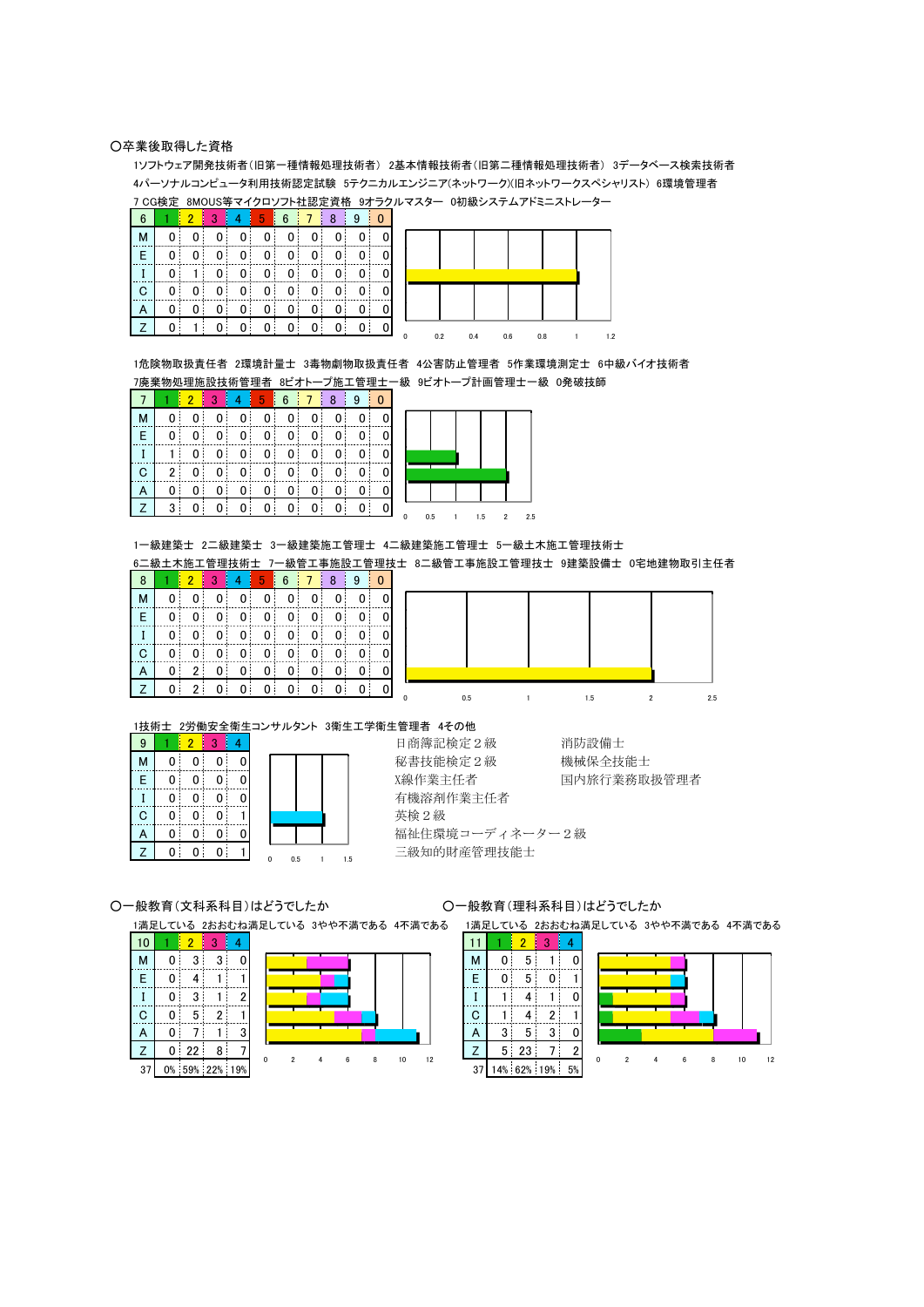〇専門教育(講義などの座学系科目)はどうでしたか |満足している 2おおむね満足している 3やや不満である 4不満である



○教育・研究環境はどうでしたか

1満足している 2おおむね満足している 3やや不満である 4不満である

 $\overline{14}$  $\overline{2}$  $3<sup>1</sup>$  $\overline{4}$  $\mathsf{M}$  $\vert 1 \rangle$  $5<sup>5</sup>$  $\overline{\mathsf{o}}$  $\pmb{0}$  $\mathsf{E}$  $\mathbf{1}$  $\overline{4}$  $\mathbf{0}$  $\overline{1}$  $\overline{4}$  $\mathbf 0$  $\mathbf{I}$  $\overline{1}$  $\mathbf{1}$  $\mathbf{C}$  $3<sup>1</sup>$  $3<sup>\frac{1}{2}</sup>$  $\overline{2}$  $\overline{0}$  $\overline{2}$  $\mathfrak{p}$  $\boldsymbol{\kappa}$  $\Delta$  $\mathbf{1}$  $\overline{z}$  $\overline{4}$  $R$  22  $\mathbf{R}$  $\overline{a}$  $\overline{2}$  $\overline{a}$  $\mathbf{6}$  $\mathbf{R}$  $10<sup>-10</sup>$  $\overline{12}$ 37 22% 59% 11% 8%

 $\boldsymbol{\mathsf{M}}$  $3<sup>1</sup>$  $\overline{2}$  $\mathbf{1}$  $\,$  0  $\mathsf E$  $\overline{2}$  $\overline{2}$  $\sqrt{2}$  $\mathbf 0$  $4^{\frac{1}{2}}$  $\mathbf{0}$  $\mathbf{I}$  $\mathbf{1}$  $\overline{1}$  $\overline{c}$  $\overline{7}$  $\mathbf{1}$  $\mathbf{0}$  $\mathbf 0$  $\overline{2}$  $\Delta$  $\mathbf{A}$  $\mathbf{1}$  $\mathbf{A}$  $\overline{z}$  $\alpha$  $5<sup>1</sup>$  $20$  $\mathbf{R}$  $\overline{0}$ 37 54% 24% 14% 8%

 $\overline{\phantom{a}}$  $12$  $\overline{a}$  $\mathbf{6}$  $\mathbf{R}$  $10<sup>-10</sup>$ 

O(1)~(9)の学習·教育目標の中に、不要な項目がありますか

不要な項目の番号 0: なし 6 7 8 9 0  $16$  $234$  $-5$  $\mathbf{0}$  $|0|$  $\left|1\right|$  $\mathbf{0}$  $\overline{\mathbf{4}}$  ${\sf M}$  $\mathbf{0}$  $\pmb{0}$  $\mathbf{1}$  $\pmb{0}$  $\pmb{0}$  $\mathsf E$  $\mathbf{0}$  $|0|$  $\mathbf{0}$  $\mathbf{0}$  $\mathbf 0$  $\mathbf 0$  $\pmb{0}$  $\mathbf{0}$  $\mathbf 0$  $\boldsymbol{6}$  $\pmb{0}$  $\pmb{0}$  $\mathbf{0}$  $\pmb{0}$  $\pmb{0}$  $\pmb{0}$  $\pmb{0}$  $\overline{4}$  $\mathbf{I}$  $|0\rangle$  $\mathbf{1}$ -7  $\mathbf C$  $\mathbf{0}$  $\mathbf{0}$  $\pmb{0}$  $\overline{0}$  $\pmb{0}$  $\pmb{0}$  $\overline{0}$  $\mathbf{0}$  $\mathbf{1}$  $\mathbf 0$  $\pmb{0}$  $\pmb{0}$  $\pmb{0}$  $\mathbf 0$  $\mathbf{0}$  $\mathbf{0}$  $\mathbf{0}$  $10$  $\mathbf{0}$ A  $\overline{z}$  $|0\rangle$  $\overline{0}$  $\mathbf{0}$  $\overline{0}$  $\mathbf{0}$  $2<sup>1</sup>$  $\mathbf{0}$  $\mathbf{1}^{\mathbf{i}}$  $\blacksquare$  $31$  $0\%$   $0\%$   $3\%$   $0\%$   $0\%$   $0\%$   $6\%$   $0\%$  $35$  $3%$  89%





 $\overline{2}$  $\overline{A}$  $\epsilon$  $12$  $\overline{\mathbf{0}}$  $\mathbf{a}$  $10<sup>1</sup>$ 

> 問題意識。 高度なコミュニケーション

コメント

工場実習(1month)を通しての問題解決·実践力:現場のツー ルを利用して問題解決のストーリーを描き、PDCAを自ら実践 できる。 勉強にしろ、普段の生活にしろ疑問や興味を持ち続ける必要 があると思う。

○高専卒業時において、学生が必ず身に付けておかなければならない能力は何であると思いますか

1専門の基礎知識 2専門知識の応用力 3一般的教養 4学習意欲 5語学力 6創造・工夫能力 7プレゼンテーション能力 8健康・体力 9その他

| 18  |     | 2 <sup>2</sup><br>I | I<br>-3                          | 4   | 5 <sup>1</sup> | 6  | 7  | 8  | 9  |
|-----|-----|---------------------|----------------------------------|-----|----------------|----|----|----|----|
| M   | 4   | 2                   | 2                                | 2:  | 3              | 2: | 4  |    |    |
| Е   | 2   |                     |                                  | 6   | 3              | 2: | 3  |    |    |
| I   | 0   | 0                   | 3                                | 3   | 2:             | 3  | 0  | 3  | 2  |
| C   | 5   | 4                   | 6                                | 5 ! | 3              | 4  | 4  |    |    |
| A   |     | 4                   | 4                                | 7   | 4              | 5  | 5: | 2  |    |
| Ζ   | 18  | 1                   | 16 23 15 16                      |     |                |    | 16 | 8  | 6  |
| 129 | 14% |                     | 9%   12%   18%   12%   12%   12% |     |                |    |    | 6% | 5% |



コミュニケーション能力(4) 論理的思考能力 一般常識

社会人としてのマナー

 $2<sup>1</sup>$  $3 \mid 4$ Ŧ.  $3<sup>1</sup>$  $2^{\frac{1}{2}}$  $\vert 1 \vert$  $\overline{\mathbf{0}}$  $2^{\frac{1}{2}}$  $\overline{\phantom{a}}$  $\Omega$  $\mathbf{1}$  $5<sup>1</sup>$  $\mathbf 0$  $0^{\frac{1}{3}}$  $\overline{1}$  $5<sup>1</sup>$  $2<sup>1</sup>$  $\Omega$  $\overline{1}$  $2^{\frac{1}{2}}$  $6<sup>1</sup>$  $\overline{2}$  $\overline{1}$ 



○専門教育(実験,実習,演習,卒研などの実技系科目)はどうでしたか

1満足している 2おおむね満足している 3やや不満である 4不満である

○学業以外の学生生活はどうでしたか

1満足している 2おおむね満足している 3やや不満である 4不満である  $15$  $\overline{2}$  $3<sup>1</sup>$  $\overline{4}$ 

 $13$ 

M

 $\mathsf{F}$ 

 $\mathbf I$